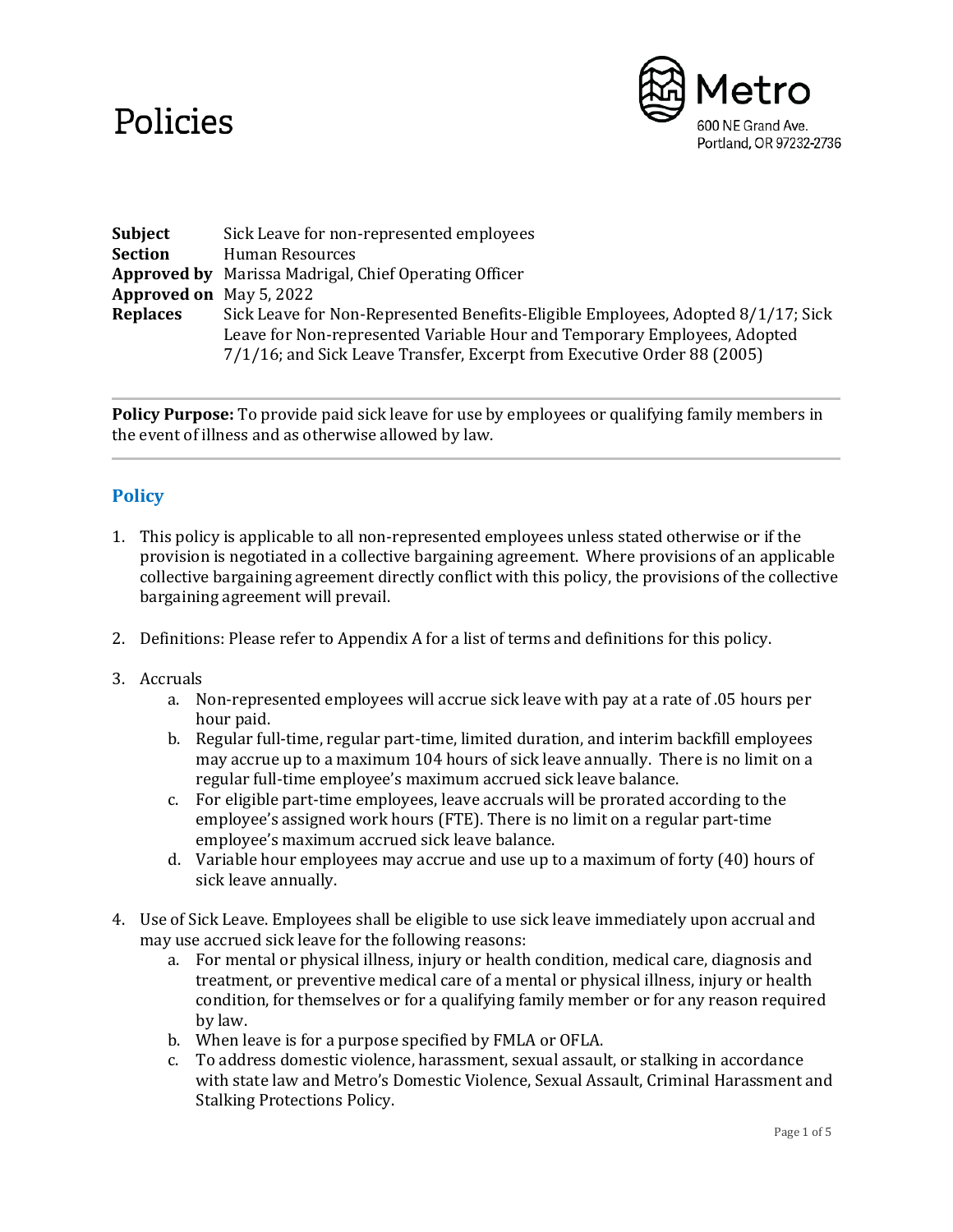- d. In the event of a public health emergency which includes closure of the school or place of care of the employee's child, or by order of a public official due to a public health emergency.
- e. Misuse of sick leave may be grounds for discipline, up to and including termination. Metro shall not conclude that any employee has misused sick leave without first notifying the employee in writing that the employee appears to be misusing sick leave, and giving the employee an opportunity to respond.
- 5. Employee Notification Requirements: When using sick leave, employees will:
	- a. For foreseeable absences, employees should request notice at least 10 days' notice in advance.
	- b. For unforeseen absences, employees unable to report to work shall contact their supervisor and report the reason for their absence pursuant to their department notification procedures, unless it is not practicable to provide notice. Employees are then required to provide notice as soon as practicable.
- 6. Documentation
	- a. An employee's supervisor may require the employee to provide a note from a health care provider or other professional supporting the need for leave in the following situations:
		- i. If the employee takes more than three consecutive scheduled workdays of sick time.
		- ii. If the employee is suspected of misusing and/or abusing sick time.
	- b. Medical verification will be provided within 15 calendar days after Human Resources requests the verification. Metro will pay any reasonable costs for providing medical verification or certification. Failure to provide requested documentation may result in disciplinary action, up to and including termination.
- 7. Sick Leave Administration
	- a. Rate of Pay: Sick leave will be paid at the employee's regular rate of pay for that job, for the hours the employee was scheduled to work on that day.
	- b. Reinstatement: Employees re-employed within 180 calendar days of termination will have their accrued sick leave balance restored.
	- c. Reporting of Sick Leave to PERS: Metro shall participate in the PERS unused sick leave program. Metro shall report the number of unused sick leave hours to PERS as provided in ORS 238.350. As a result, once an employee is terminated from the agency, there is no carry-over of sick leave hours should the employee be rehired at a later date except as provided in the paragraph above regarding reinstatement within 180 calendar days.
	- d. Unused Sick Leave at Termination: No payment for accrued sick leave shall be provided for any employee upon termination, resignation, retirement or other separation from employment for any reason. Metro shall participate in the PERS unused sick leave program as provided in ORS 238.350. Metro shall report the number of unused sick leave hours to PERS for use in the calculation of the employee's final average salary.
	- e. Sick Leave Use in Conjunction with Workers' Compensation: An employee on a Workers' Compensation claim may elect to receive full net wages in paid sick leave while also receiving time loss payments. Employees who are receiving Workers' Compensation payments for an injury or illness may use sick leave to equal the difference between the Workers' Compensation payments for lost time to bring the employee to full net takehome pay for the pay period. In such instances, Metro will prorate charges against the employee's accrued sick leave. When an employee receives payments from Workers'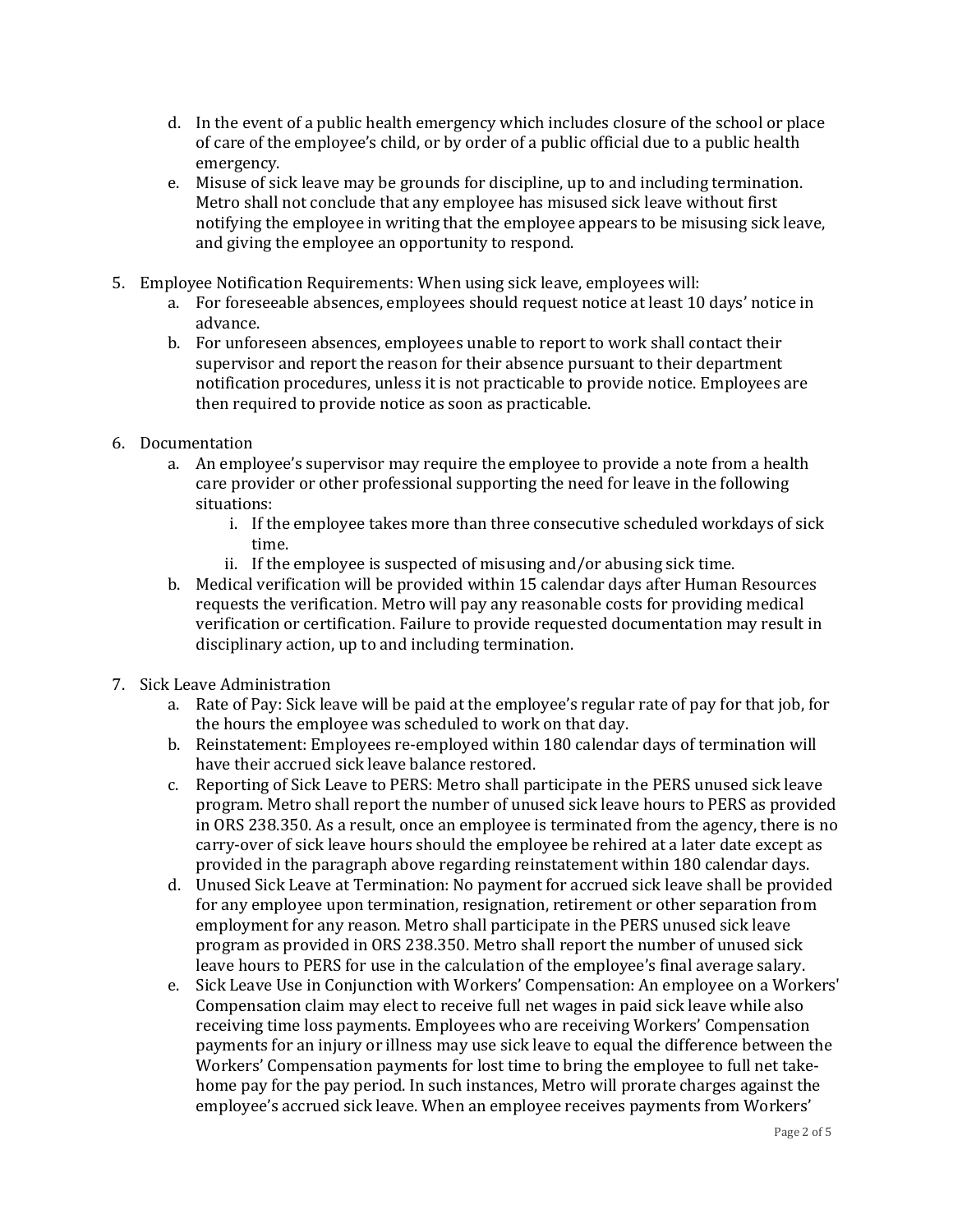Compensation and sick leave that exceed the employee's net pay, the employee will reimburse Metro for the overpayment of sick leave paid. Metro and the employee will work out a repayment plan for reimbursement. Upon repayment of the total amount of the excess, the employee's sick leave account shall be credited with that portion of the sick leave repaid.

- f. Leave under this policy is distinct from unpaid protected sick leave for which the employee may be qualified under the Oregon Family Leave Act, federal Family and Medical Leave Act, or other laws. If leave granted under this policy is also covered by OFLA/FMLA, the two types of leave will run concurrently as allowed by law.
- 8. Sick Leave Transfer
	- a. Sick leave is provided as a benefit to each employee as insurance for period of illness. Under normal circumstances benefits are not transferable; however, upon written request of a regular employee to the Chief Operating Officer the voluntary transfer of sick leave hours may be authorized on a limited, carefully monitored basis as follows:
		- i. Requests must be due to a catastrophic, long-term, or chronic illness of the requesting employee only.
		- ii. Each request will be reviewed and approval granted or denied on a case-by-case basis by the Chief Operating Officer.
		- iii. The requesting employee must have no more than 40 hours combined accrued sick leave hours and accrued vacation leave hours at the time of the request.
		- iv. The requesting employee may request sick leave donations be solicited either agency-wide or only within their home department.
		- v. Upon approval by the COO, the Human Resources department may initiate a request to Metro employees for the voluntary transfer of accrued sick leave hours. The request will not disclose the name of the requesting employee(s).
		- vi. Employees wanting to voluntarily transfer accrued sick leave hours to the requesting employee(s) may do so only as follows:
			- 1. The transferring employee's Department Director must authorize the transfer of hours by signature. Such authorization will indicate the transfer of hours can be accomplished within the departmental fiscal year budget.
			- 2. The transferring employees cannot transfer more than 40 hours of sick leave per employee for each fiscal year.
			- 3. Under no circumstances shall the transferring employee's sick leave balance be reduced to below 120 hours of accrued sick leave at the time the voluntary transfer of sick leave hours to another employee occurs.
		- vii. Normal leave accruals will not continue for requesting employees while they are on paid leave status as a result of transferred hours. However, health and welfare benefits provided for any other employee on paid leave status will continue for the requesting employee for as long as they remain on paid status.
		- viii. Any transferred sick leave hours unused by the requesting employee shall be returned to all transferring employees' sick leave accrual balances on a prorated basis.
			- ix. Copies of approved requests and approved transfers of hours must be sent to the finance and management information department, accounting division, for implementation and to the office of human resources.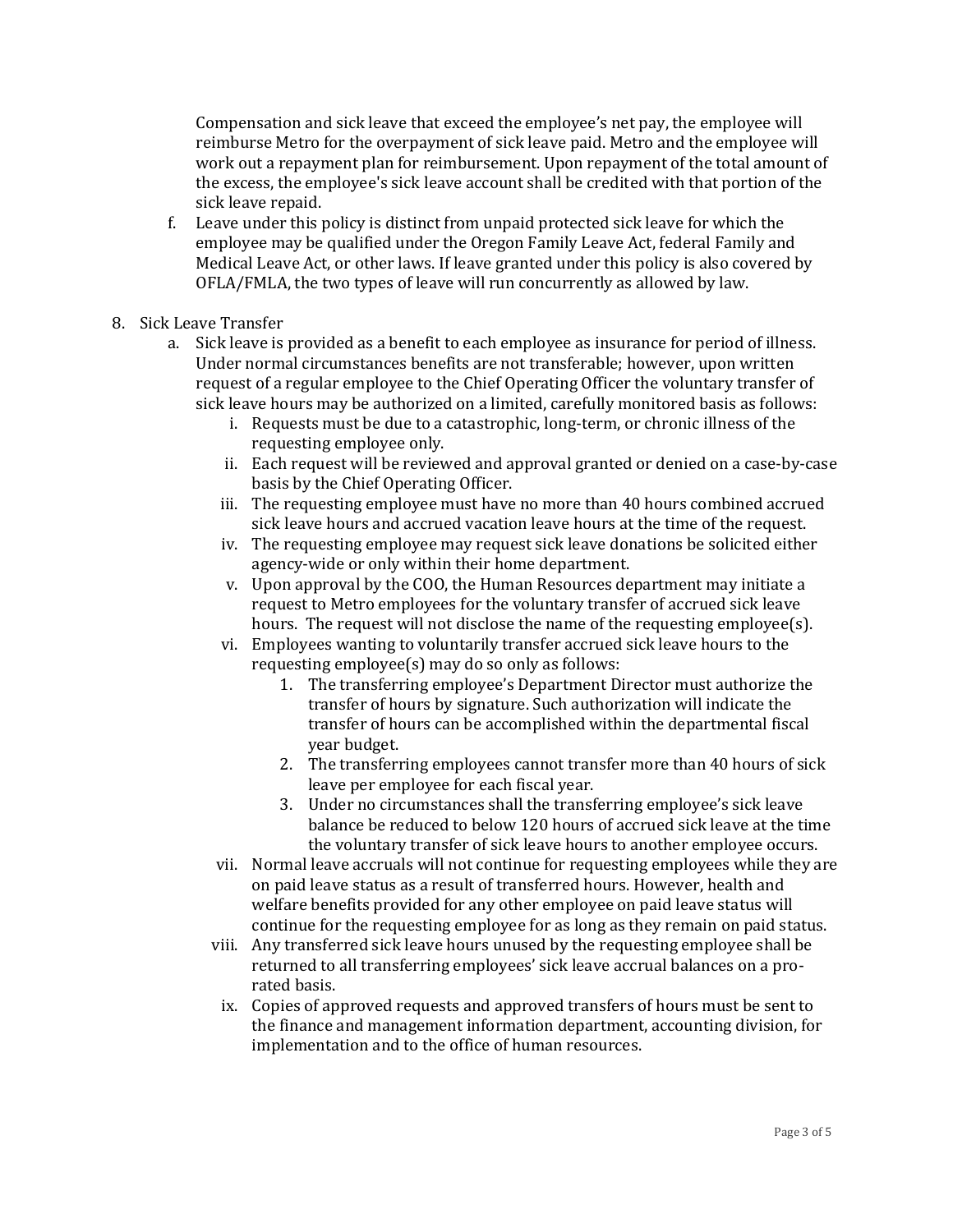### 9. Requirements

- a. Supervisors:
	- i. Address misuse of sick leave with employees in a timely manner, consulting with Human Resources as needed.
	- ii. Approve or deny advance requests for sick leave and notify the employee as soon as possible. You may not deny, interfere with, restrain or fail to authorize sick time to which an employee is entitled.
	- iii. May not require employees using accrued sick leave to find replacement for or make-up their scheduled hours.
	- iv. May not retaliate or in any way or discriminate against an employee with respect to any term or condition of employment because the employee has inquired about, requested or taken sick time, nor interfere with an employee's right to take accrued sick leave.
	- v. Ensure that leave is coded appropriately in Metro's timekeeping system.
- b. Employees:
	- i. Make a reasonable attempt to schedule the use of sick time in a manner that does not unduly disrupt Metro's operations.
	- ii. Code leave appropriately in Metro's timekeeping system.
	- iii. For full-time exempt employees, absences of four hours or more will be tracked in the leave management system and covered through the use of available sick leave accruals.
	- iv. Part-time exempt employees and those on a flex schedule, must enter sick leave in the leave management system when they need to be absent for one-half (1/2) or more of their regularly scheduled shift for qualifying absences.
- c. Human Resources
	- i. Provide guidance and information as needed.
- d. Finance (Payroll)
	- i. Provide notification on employees' pay statements of the amount of accrued and unused sick time available for use by an employee.

#### **References**

Metro Family and Medical Leave policy Domestic Violence, Sexual Assault, Criminal Harassment and Stalking Protections Policy Oregon Family Leave Act, ORS 659A.150 – 659A.186. Family and Medical Leave Act, 29 USC Ch. 28 <http://www.dol.gov/whd/regs/compliance/posters/fmlaen.pdf> <https://www.oregon.gov/boli/TA/docs/OFLA-Poster.pdf>

#### **Conformity with State Law**

The application of this policy is intended to comply with state law. Human Resources will notify employees of changes in guidelines/procedure for use of sick leave pending issuance of state regulations.